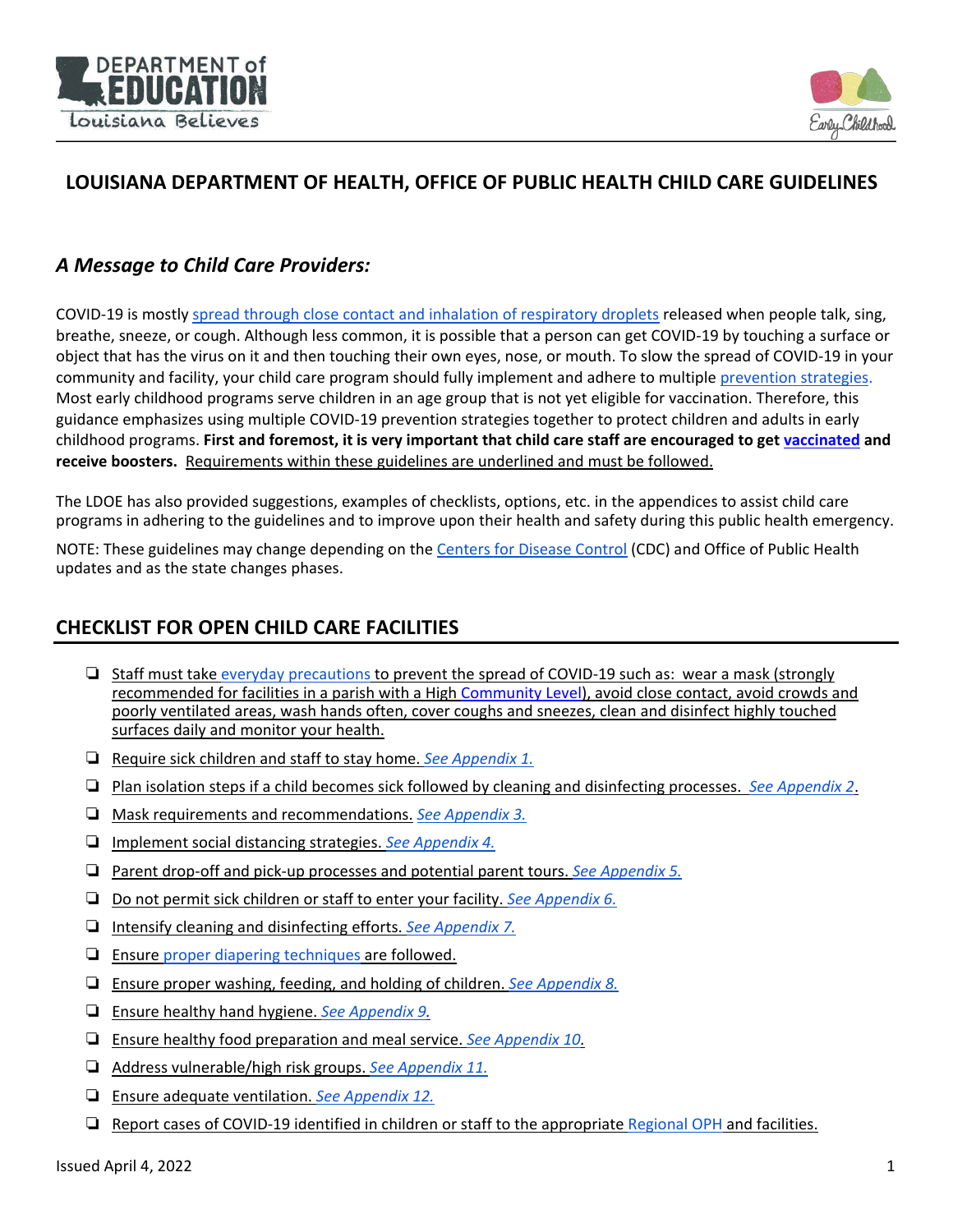



❏ Comply with public health investigations.

### <span id="page-1-0"></span>**Appendix 1: REQUIRE SICK CHILDREN AND STAFF TO STAY HOME**

#### **Persons who have a fever of 100.4°F or above, or other signs of illness must not be admitted to the facility.**

- Communicate to parents the importance of keeping children home when they are sick, steps being taken to ensure the health and safety of their children, etc. See this [sample letter](https://www.louisianabelieves.com/docs/default-source/strong-start-2020/sample-letter-to-families.docx?sfvrsn=227c9b1f_2) to families. The letter to families should outline all health and safety precautions taken by your facility. Another sample can be found fro[m Child](https://info.childcareaware.org/blog/grab-adapt-and-go-covid-19-resources-for-child-care-programs)  [Care Aware of America.](https://info.childcareaware.org/blog/grab-adapt-and-go-covid-19-resources-for-child-care-programs)
- Include asking the parent/guardian to confirm that the child has not been on fever reducing medication in the last 24 hours and does not have a sore throat, new uncontrolled cough that causes difficulty breathing (or change to usual cough if child with chronic allergic/asthmatic cough), diarrhea, vomiting, stomachache, or new onset of severe headache, especially with a fever. Make a visual inspection of the child for signs of illness which could include flushed cheeks, rapid breathing or difficulty breathing, fatigue, rash (other than diaper rash) or extreme/unusual fussiness.
- Communicate to staff the importance of being vigilant for [symptoms](https://www.cdc.gov/coronavirus/2019-ncov/downloads/COVID19-symptoms.pdf) and staying in touch with management if or when they start to feel sick.
- Follow procedures to ensure children and staff who come to the child care provider sick or become sick while at your location are placed in isolation and sent home as soon as possible.
- All symptomatic children and staff should seek testing for COVID-19, regardless of vaccination status.
- Staff will clean high-touch surfaces, such as door handles, light switches, faucets, toys and games that children play with at least twice a day.
- Staff will wash their hands and children's hands a minimum of every two hours.

## <span id="page-1-1"></span>**Appendix 2: PLAN ISOLATION STEPS IF A CHILD BECOMES SICK FOLLOWED BY CLEANING AND DISINFECTING PROCESSES**

#### **There must be an isolation plan, including a cleaning and disinfecting process, for children who become sick.**

- Have an isolation room or area (such as a cot in a corner of the classroom) that can be used to isolate a sick child.
- Follow CDC guidance on how to [disinfect your building](https://www.cdc.gov/coronavirus/2019-ncov/community/disinfecting-building-facility.html?CDC_AA_refVal=https%3A%2F%2Fwww.cdc.gov%2Fcoronavirus%2F2019-ncov%2Fprepare%2Fdisinfecting-building-facility.html) if someone is sick.
- If a sick child has been isolated in your facility, clean and disinfect surfaces in your isolation room or area after the sick child has gone home.
- If COVID-19 is confirmed or suspected in a child or staff member:
	- Identify close contacts (within 6 feet of an infected person for a cumulative total of 15 minutes or more over a 24-hour period) and communicate the requirement to quarantine per OPH and CDC Guidelines.
	- o Early childhood education centers may utilize the CDC outlined quarantine guidance in the below table for staff and any children over the age of 2 who are able to wear a mask correctly and consistently. For those children who are unable to mask or wear a mask correctly and consistently through an entire day, early childhood education centers should utilize one of the below quarantine options.
		- **Safest Option (current CDC guidance):** All close contacts quarantine at home for 10 days.
		- **Safer Option:** Close contacts quarantine at home for 5 days. If they remain asymptomatic, they can return to the childcare center on Day 6 with a negative COVID-19 test administered no earlier than Day 5. A second COVID-19 test should be administered between Days 7 – 10.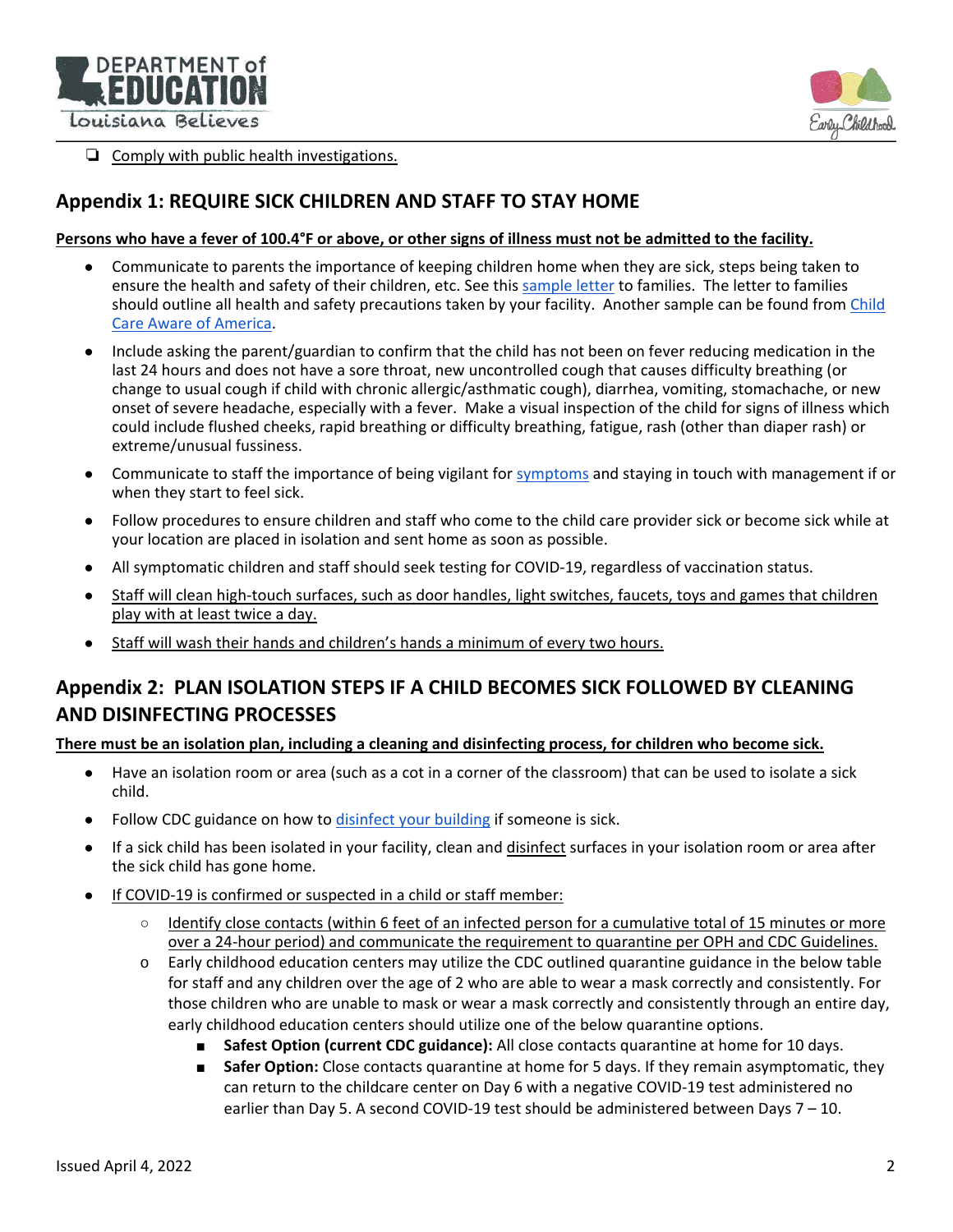



- **Acceptable Option:** Close contacts do not need to quarantine if they remain asymptomatic and have negative COVID-19 tests administered four (4) times over 10 days. Two (2) tests should be administered during Days 0 - 5 following the last point of contact and two (2) tests should be administered during Days 6 - 10. Tests should be administered on non-consecutive days (e.g., specimen collection on Day 2, 4, 7, and 10).
- Children enrolled in a K-12 program who are able to return to school based on the below criteria, can also attend before- and after-school care as long as they continue to mask correctly and consistently at your facility for the recommended number of days after their last close contact.

| If You Test Positive for COVID-19 (Isolate)               |                                                                       |
|-----------------------------------------------------------|-----------------------------------------------------------------------|
| Everyone, regardless of vaccination                       | Stay home for 5 days.<br>$\bullet$                                    |
| status.                                                   | If you have no symptoms or your symptoms are resolving<br>$\bullet$   |
|                                                           | after 5 days, you can leave your house.                               |
|                                                           | Continue to wear a mask around others for 5 additional days.          |
|                                                           | If you have a fever, continue to stay home until you are fever-free   |
|                                                           | for 24 hours without the use of fever-reducing medication.            |
| If You Were Exposed to Someone with COVID-19 (Quarantine) |                                                                       |
| If you are 18 or older and:                               | Wear a mask around others for 10 days.                                |
|                                                           | Test on day 5, if possible.                                           |
| Have been boosted                                         | If you develop symptoms get a test and stay home.                     |
| <b>OR</b>                                                 |                                                                       |
| Completed the primary series of Pfizer or                 |                                                                       |
| Moderna vaccine within the last 5 months                  |                                                                       |
| <b>OR</b>                                                 |                                                                       |
| Completed the primary series of J&J                       |                                                                       |
| vaccine within the last 2 months                          |                                                                       |
|                                                           |                                                                       |
| OR if you are 5-17 and:                                   |                                                                       |
|                                                           |                                                                       |
| completed the primary series of an mRNA                   |                                                                       |
| vaccine                                                   |                                                                       |
| If you are 18 or older and:                               | Stay home for 5 days. After that continue to wear a mask<br>$\bullet$ |
|                                                           | around others for 5 additional days.                                  |
| Completed the primary series of Pfizer or                 | Test on day 5 if possible.                                            |
| Moderna vaccine over 5 months ago and                     | If you develop symptoms get a test and stay home.                     |
| are not boosted                                           |                                                                       |
| <b>OR</b>                                                 |                                                                       |
| Completed the primary series of J&J over                  |                                                                       |
| 2 months ago and are not boosted                          |                                                                       |
|                                                           |                                                                       |
| OR if you (all ages):                                     |                                                                       |
|                                                           |                                                                       |
| Are unvaccinated                                          |                                                                       |
| If you:                                                   | Wear a mask around others for 10 days.<br>$\bullet$                   |
|                                                           | If you develop symptoms get a test and stay home.                     |
| Tested positive for COVID-19 in the 90                    |                                                                       |
| days prior to last close contact                          |                                                                       |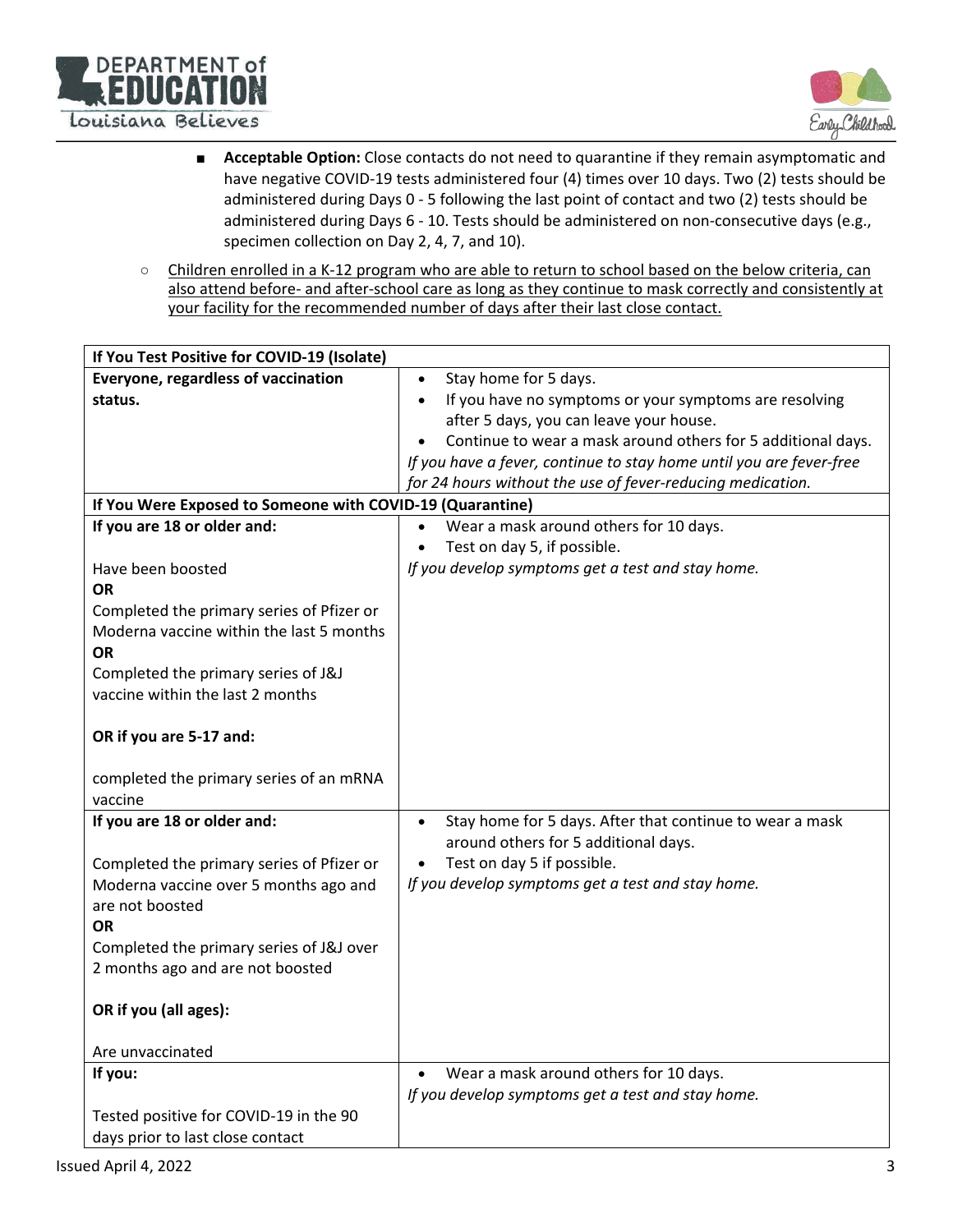



### <span id="page-3-0"></span>**Appendix 3: MASK REQUIREMENTS AND RECOMMENDATIONS**

#### **Masking is not required statewide; however, facilities can choose to require masking for staff, families, and visitors.**

Universal masking is recommended for any child care site in a parish with a High Community Level. [Community Levels](https://www.cdc.gov/coronavirus/2019-ncov/your-health/covid-by-county.html?CDC_AA_refVal=https%3A%2F%2Fwww.cdc.gov%2Fcoronavirus%2F2019-ncov%2Fscience%2Fcommunity-levels-county-map.html) should be checked weekly to evaluate the need for masking in your site.

- While outdoors, individuals do not need to mask if they adhere to physical distancing requirements.
- It is strongly recommended that any child over two years of age wear a mask.

## <span id="page-3-1"></span>**Appendix 4: IMPLEMENT SOCIAL DISTANCING STRATEGIES**

#### **Social distancing strategies must be implemented.**

- Alter or halt daily group activities that may promote transmission. It is recommended that field trips and special events be halted during time of high transmission or until statewide incidence is below 200 infections per 100,000 people.
	- Field trips are allowed but should be held outside, whenever possible. Adhere to transportation capacity and group guidance as indicated below. Alter or halt field trips when transmission is high.
	- Special events, performances, or holiday events (such as, but not limited to, PreK Graduation, magic shows, Zoo to You, or Soccer Shots) are allowed but should be held outside, whenever possible. Adhere to the group guidance indicated below. Alter or halt special events when transmission is high.
- Children and staff should pass singly through entry and exit points.
- Ensure that children's naptime mats (or cribs) are spaced out as much as possible, ideally 6 feet apart. Place children head to toe in order to further reduce the potential for viral spread. Masks should not be worn while sleeping.
- If possible, child care classes should include the same group each day, and the same child care teacher should remain with the same group each day. Consider creating a separate classroom or group for the children of healthcare workers and other first responders.
- Consider staggering playground times for groups of children.
- Transportation:
	- Buses and vans operated by public or private early childhood providers are no longer included in the federal mask requirement for transit.

Early childhood providers should us[e Community Levels](https://www.cdc.gov/coronavirus/2019-ncov/your-health/covid-by-county.html?CDC_AA_refVal=https%3A%2F%2Fwww.cdc.gov%2Fcoronavirus%2F2019-ncov%2Fscience%2Fcommunity-levels-county-map.html) to determine their policy for wearing masks on buses or vans, but can continue to require universal masking regardless of Community Level. [Community Levels](https://www.cdc.gov/coronavirus/2019-ncov/your-health/covid-by-county.html?CDC_AA_refVal=https%3A%2F%2Fwww.cdc.gov%2Fcoronavirus%2F2019-ncov%2Fscience%2Fcommunity-levels-county-map.html) should be checked weekly to evaluate the need for masking in your site.

- Indoor and Outdoor groups:
	- Groups should be separated, but do not require a physical barrier.
	- The maximum group size that may convene indoors in a single room should be determined by physical distancing requirements:
		- At least 6 feet between static groups
		- At least 6 feet between staff
		- At least 6 feet between staff and parents or other adult visitors
	- Maintain static groups as much as possible to prevent quarantining additional children and staff.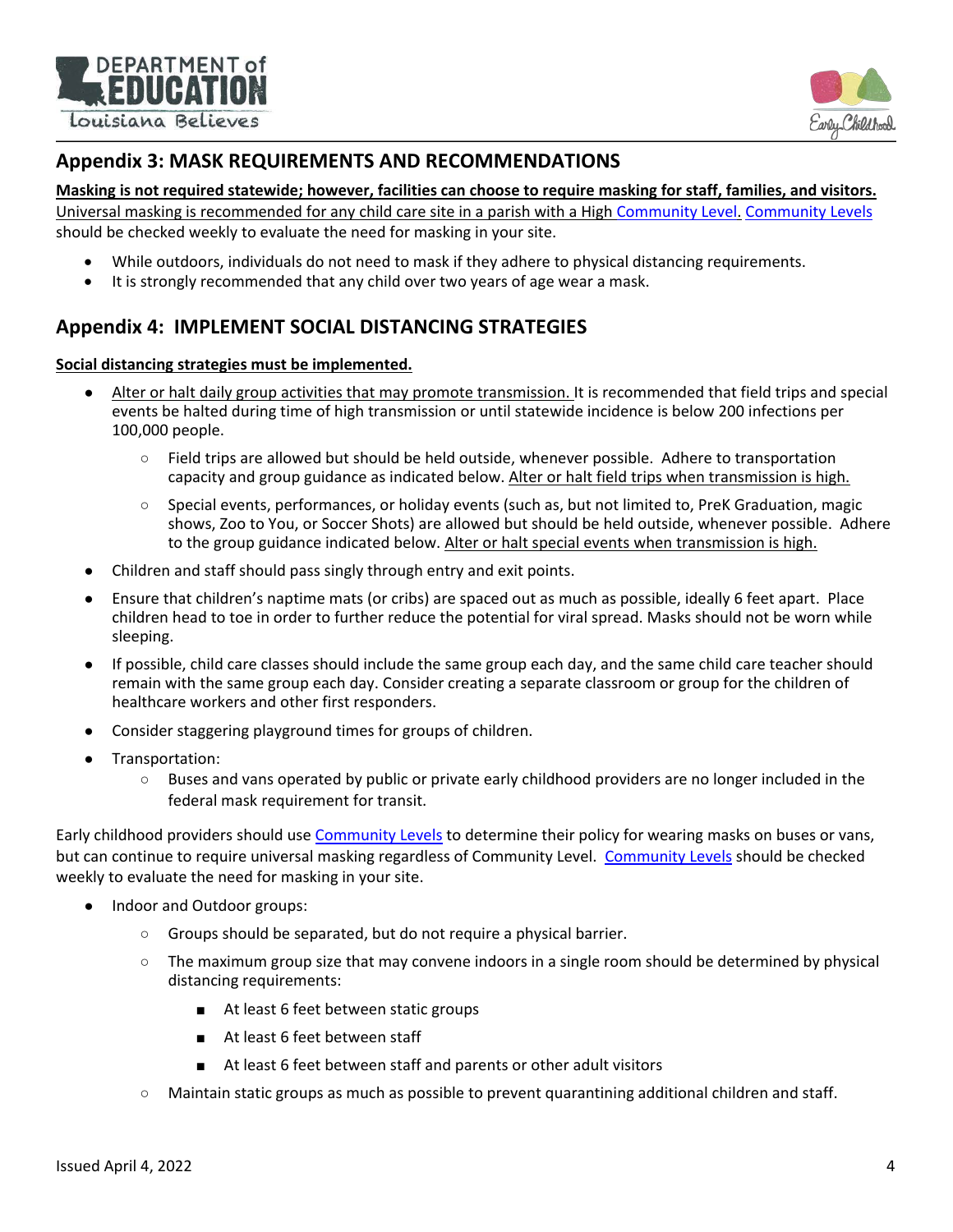



# <span id="page-4-0"></span>**Appendix 5: ADJUST PARENT DROP-OFF AND PICK-UP PROCESSES**

### **Parent drop-off and pick-up processes may be adjusted.**

Parents must be allowed in the building for full access to their children, to meet the teacher, etc. **It is strongly recommended that the parent wear a mask while inside the facility when the parish [Community Level](https://www.cdc.gov/coronavirus/2019-ncov/your-health/covid-by-county.html?CDC_AA_refVal=https%3A%2F%2Fwww.cdc.gov%2Fcoronavirus%2F2019-ncov%2Fscience%2Fcommunity-levels-county-map.html) is High.**

A provider can have a parent drop-off and pick-up process at curbside to limit direct contact between parents and staff members. See the procedures below to screen children before the parent leaves the facility.

- Child drop off and pick up can be done curbside or in a room or foyer that does not allow the parent inside the center or does not lead the parent through the center. The parent is encouraged to wear a mask if they enter the room or foyer. Have child care providers come outside the facility to pick up the children as they arrive. The plan for curbside drop off and pick up should limit direct contact between parents and staff members and adhere to social distancing recommendations. Allow center staff to sign in and out children.
- May consider staggering arrival and drop off times for parents.

Hand hygiene stations should be set up at the entrance of the facility, so that children can clean their hands before they enter. If a sink with soap and water is not available, provide hand sanitizer with at least 60% alcohol and supervise its use. Keep hand sanitizer out of the reach of children before and after use.

### **ADJUST POTENTIAL PARENT TOURS**

Tours for potential new parents or family members can occur physically during the day if the following occur:

- Only parents or family members from one household are allowed into the building at a time.
- All visiting parents or family members should wear a mask when the parish [Community Level](https://www.cdc.gov/coronavirus/2019-ncov/your-health/covid-by-county.html?CDC_AA_refVal=https%3A%2F%2Fwww.cdc.gov%2Fcoronavirus%2F2019-ncov%2Fscience%2Fcommunity-levels-county-map.html) is high and socially distance.
- The parents or family members cannot enter a classroom or area where children are present. If children are outside, the parents can enter the empty classroom for a tour*.*

<span id="page-4-1"></span>Consider offering tours virtually or before and after center operations.

### **Appendix 6: STAYING HOME WHEN SICK AND GETTING TESTED**

**Children and staff who have symptoms of COVID-19 should stay home and be referred to their healthcare provider for**  testing and care. Children and staff who have a fever of 100.4°F or above or other symptoms of infectious illness must **not be admitted to your facility.**

- Children should be screened for fever upon arrival as well as throughout the day. Include asking the parent/guardian to confirm that the child has not been on fever reducing medication in the last 24 hours and does not have a sore throat, new uncontrolled cough that causes difficulty breathing (or change to usual cough if child with chronic allergic/asthmatic cough), diarrhea, vomiting, stomachache, or new onset of severe headache, especially with a fever. Make a visual inspection of the child for signs of illness which could include flushed cheeks, rapid breathing or difficulty breathing, fatigue, rash (other than diaper rash) or extreme/unusual fussiness.
- Educate yourself, staff and parents on [Multisystem Inflammatory Syndrome in Children \(MIS-C\).](https://www.cdc.gov/mis/mis-c/hcp/provider-resources/symptoms.pdf)
	- Children, adolescents, or young adults who develop certain symptoms after having COVID-19 might have MIS-C. They should see a doctor if they had COVID-19, or have been in close contact with someone who had COVID-19, within the past 6 weeks and now have the following.
		- Ongoing fever AND one of the following:
			- Stomach pain, diarrhea, vomiting, skin rash, blood shot eyes, dizziness or lightheadedness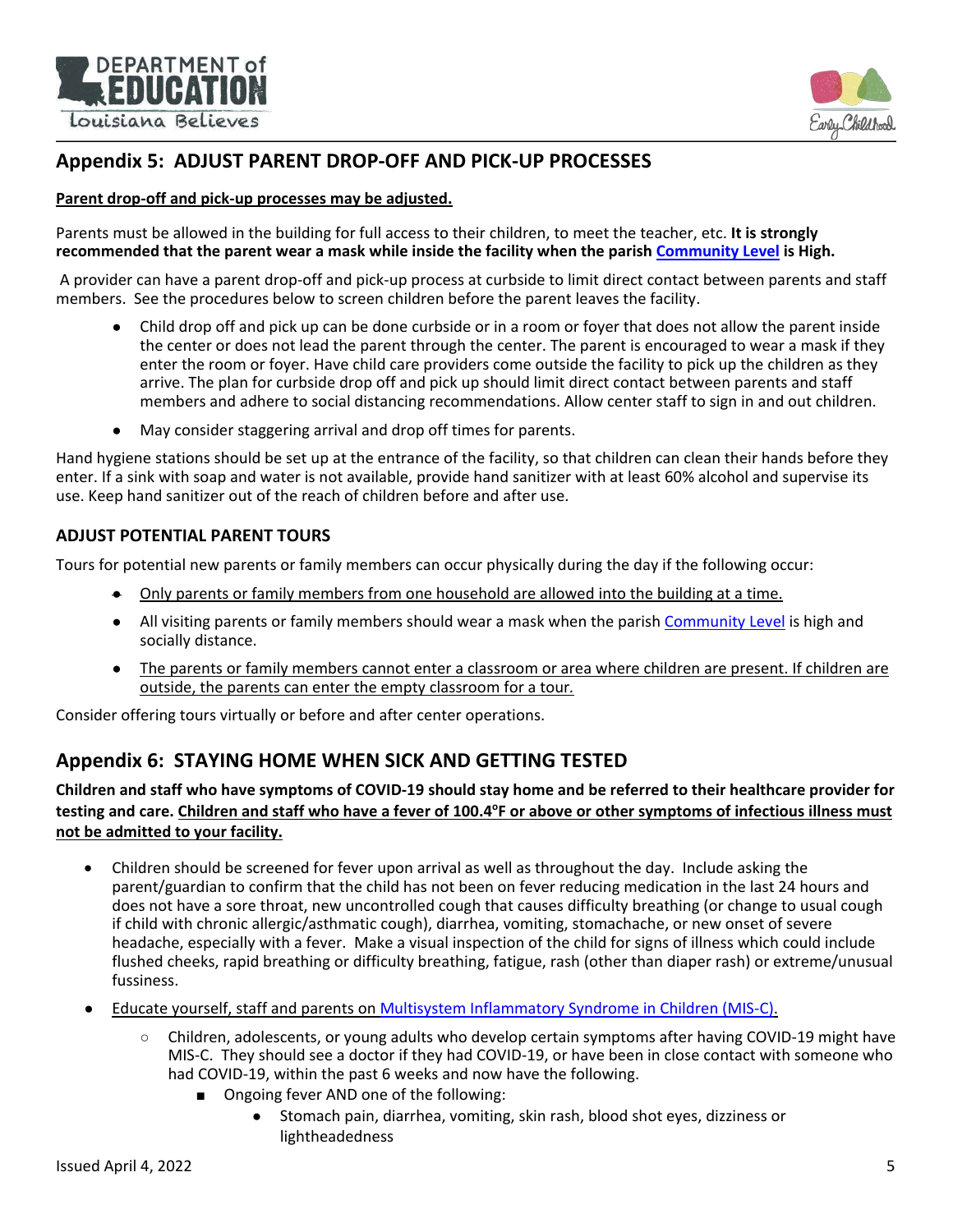



### <span id="page-5-0"></span>**Appendix 7: INTENSIFY CLEANING AND DISINFECTING EFFORTS**

- At least twice a day, clean surfaces, bathrooms, and objects that are frequently touched, such as doorknobs, light switches, classroom sink handles, countertops, toilet training potties, etc.
	- o In most situations, regular cleaning (at least twice a day) is enough to sufficiently remove viruses that may be on surfaces. However, if certain conditions apply, you may choose to clean more frequently AND disinfect surfaces and objects if certain condition apply which may include:
		- High transmission of COVID-19 in your community.
		- **The space is occupied by people at [increased risk for severe illness from COVID-19.](https://www.cdc.gov/coronavirus/2019-ncov/need-extra-precautions/people-with-medical-conditions.html)**
- Schedule and follow additional procedures for cleaning and disinfecting including cleaning and sanitizing toys and bedding. All cleaning materials must be kept secure and out of reach of children.
- Do not share toys with other groups of infants or toddlers, unless they are washed and sanitized before being moved from one group to another.
- Clean and sanitize toys.
	- o Reduce the number of toys in classrooms.
	- o Toys that children have placed in their mouths or that are otherwise contaminated by body secretions or excretions should be set aside until they are cleaned by hand by a person wearing gloves.
	- o Children's books, like other paper-based materials, are not considered a high risk for transmission and do not need additional cleaning or disinfection procedures.
- Clean and disinfect bedding.
	- o Keep each child's bedding separate, and consider storing in individually labeled bins, cubbies or bags.
	- o Cots and mats should be labeled for each child.
	- o Bedding that touches a child's skin should be cleaned at a minimum of weekly or before use by another child.
- Plan to sanitize transportation. Consider guidance from the Center for Disease Control on Cleaning and [Disinfecting Vehicles](https://www.cdc.gov/coronavirus/2019-ncov/community/organizations/disinfecting-transport-vehicles.html) to ensure that shared equipment like vehicles are regularly sanitized.

### <span id="page-5-1"></span>**Appendix 8: ENSURE PROPER WASHING, FEEDING AND HOLDING OF CHILDREN**

#### **Proper washing, feeding and holding of children must be ensured.**

- It is important to comfort crying, sad, and/or anxious children and they often need to be held. When washing, feeding, or holding children, teachers can protect themselves by washing their hands frequently.
- Teachers should wash their hands, neck and anywhere touched by a child's secretions.
- Teachers should change the child's clothes if secretions are on the child's clothes.
- <span id="page-5-2"></span>Infants, toddlers, and their teachers should have multiple changes of clothes on hand in the child care center.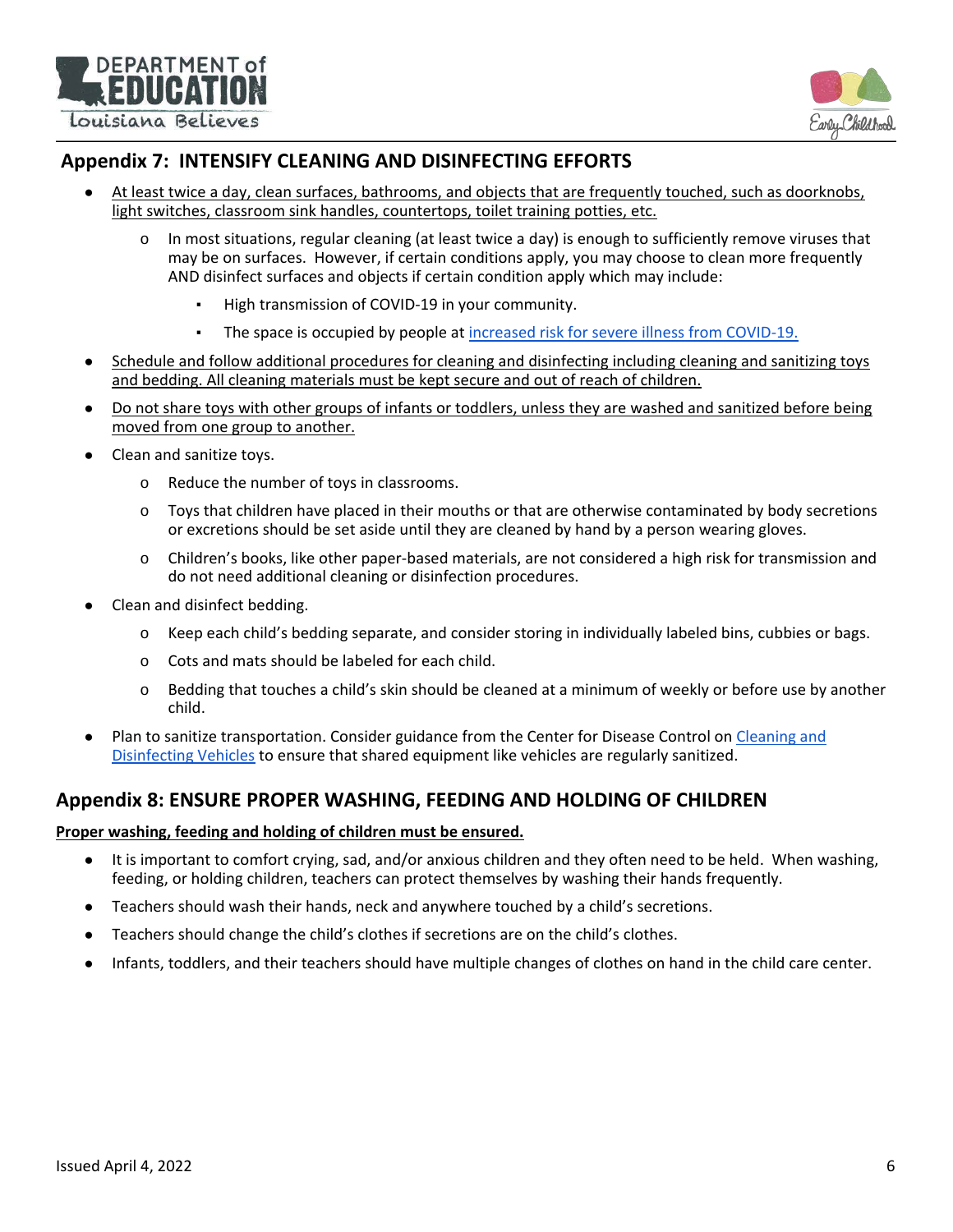DEPARTMENT of Louisiana Believes



# **Appendix 9: ENSURE HEALTHY HAND HYGIENE**

- All children and staff should wash their hand with soap and water at the following times:
	- o Arrival and exit of the facility and after breaks
	- o Before and after preparing food or drinks
	- o Before and after eating or handling food, or feeding children
	- o Before and after handling infant bottles
	- o Before and after administering medication or medical ointment
	- o Before and after diapering
	- o After using the toilet or helping a child use the bathroom
	- o After coming in contact with bodily fluid
	- o After handling animals or cleaning up animal waste
	- o After playing outdoors or in sand
- After handling garbage, [Wash hands](https://www.cdc.gov/handwashing/index.html) with soap and water for at least 20 seconds or use hand sanitizers with at least 60% alcohol before and after:
	- o Touching your eyes, nose, or mouth
	- o Touching your mask
	- $\circ$  Touching an item or surface that is frequently touched by other people such as door handles
- Supervise children when they use hand sanitizer to prevent ingestion.
- Assist children with handwashing, including infants who cannot wash hands alone. After assisting children with handwashing, staff should also wash their hands.

### **Appendix 10: ENSURE HEALTHY FOOD PREPARATION AND MEAL SERVICE**

### **Healthy food preparation and meal service must be ensured.**

- If cafeterias or communal dining halls will be used, ensure separate "classrooms" or cohorts remain 6 feet apart while eating. Consider staggering when classrooms eat, so children can maintain their small groups. Clean and disinfect tables, chairs, and highchairs between each use. Surfaces that come in contact with food should be washed, rinsed, and sanitized before and after meals.
- If feasible, remove or limit additional staff coming into classrooms during mealtimes.
- As feasible, have children and staff eat meals outdoors or in well ventilated classrooms or while maintaining distance as much as possible.
- If meals are typically served family-style, plate each child's meal to serve it so that multiple children are not using the same serving utensils.
- Food preparation should not be done by the same staff who diaper children.
- Sinks used for food preparation should not be used for any other purposes.
- Teachers must ensure children wash hands prior to and immediately after eating.
- <span id="page-6-0"></span>● Teachers must wash their hands before preparing food and after helping children to eat.